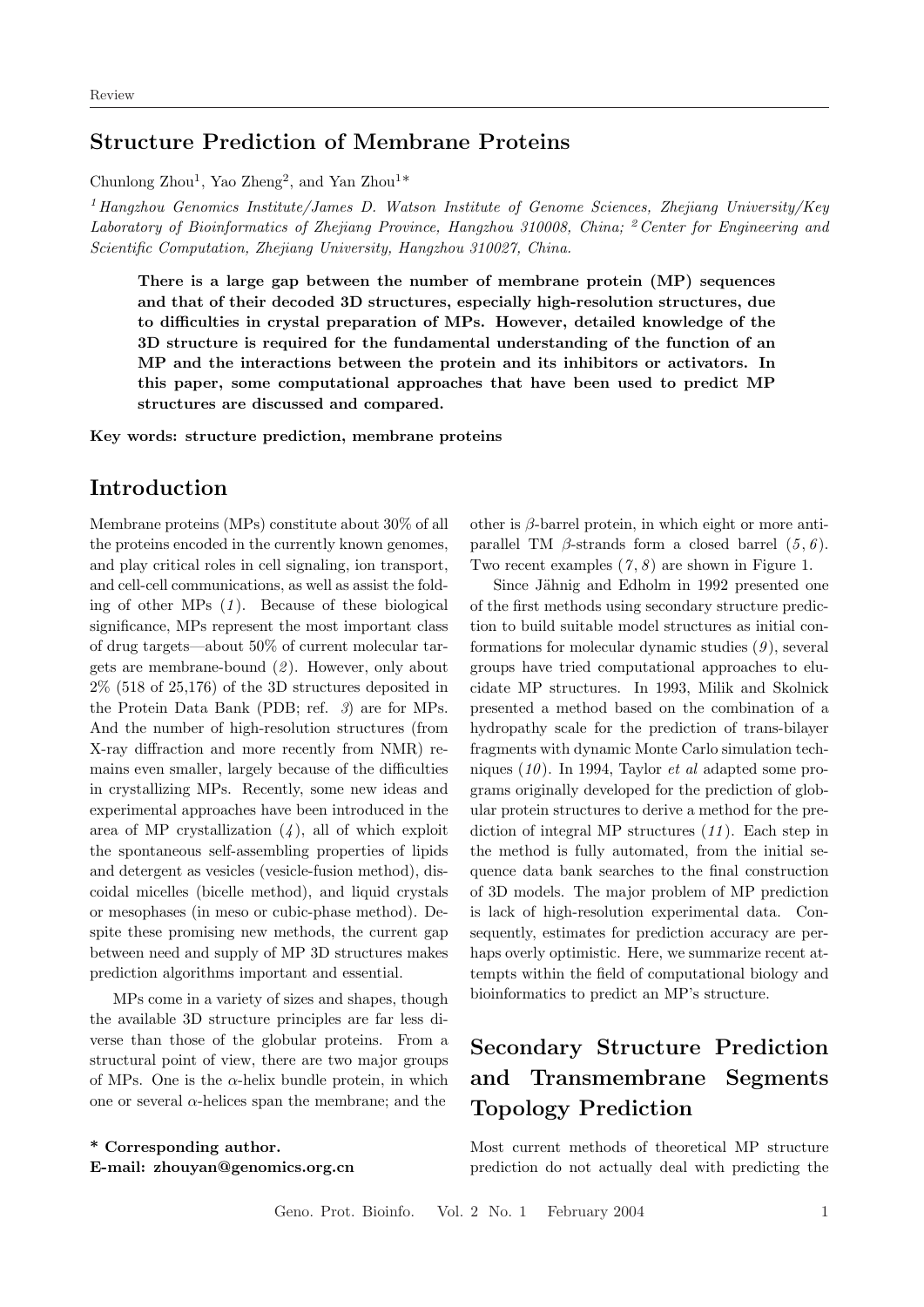



Fig. 1 The crystal structures of two new MPs by X-ray diffraction. A. The cytochrome B6F complex of an  $\alpha$ -helix bundle protein from *Mastigocladus Laminosus*, PDB Id: 1VF5 (7). The red helices are the TM  $\alpha$ -helix segments. **B.** The translocator domain of autotransporter nalp of a β-barrel protein from Neisseria Meningitidis, PDB Id: 1UYN (8). The yellow segment is the TM  $\beta$ -barrel composed of 12 membrane strands, and an N-terminal  $\alpha$ -helix is in the center of the barrel.

3D structure, but rather try to predict the most likely topology of the protein, that is to say, the in/out location of the N and C termini relative to the membrane, and the number and position of transmembrane (TM) segments. A high-quality model of secondary structure and topology is a prerequisite for experimental structure-function studies, and can be a starting point for attempts to model the 3D structure before molecular dynamics or simulated annealing simulations. In recent years, various accurate methods have been applied to the topology prediction of TM  $\alpha$ -helices and  $\beta$ -strands, respectively. Table 1 shows the main methods of TM segment topology prediction. Because the number of high-resolution structures of β-barrel proteins is less than that of the  $\alpha$ -helix proteins, the neural network has been more frequently adopted in the  $\beta$ -strand topology prediction. The details of some methods based on Hidden Markov Models (HMMs) are listed in Table 2.

Many secondary structure prediction methods are based on statistical methods, physicochemical methods, sequence pattern maching, and evolutionary conservation  $(12)$ . The main methods for identifing TM helices are on the basis of their hydrophobicity and known minimum length (at least 15 residues; ref. 13). Membrane propensities were defined by a statistical analysis carried out on a set of 640 TM helices, belonging to 133 MPs extracted from SWISS-PROT  $(14)$ that have experimentally defined topologies.

The five widely used prediction methods for predicting the topology of  $\alpha$ -helix bundle MPs are TMHMM  $(15)$ , HMMTOP  $(16)$ , MEMSAT  $(17)$ , PHDhtm  $(18)$ , and TopPred  $(19)$ . TMHMM, HMM-TOP, and MEMSAT are all based on HMMs with 5∼7 types of structural states. PHDhtm is designed to use information from homologous proteins. TopPred was the first topology prediction method that combined hydrophobicity analysis and the positive-inside rule. Generally, these sequence-based methods for predicting the number and approximate location of TM helices within MPs have about 85% accuracy. In 2003, Karin Melén et al tried to construct useful reliability scores for these methods  $(20)$ . They estimated an overall topology prediction accuracy of 55%-60% when entire proteomes are analyzed. The DAS (dense alignment surface; ref. 21) algorithm can provide a solution to the problem that non-transmembrane query sequences may give false positive hits (20%-30%) in the prediction process. The upgraded and modified version of the DAS-prediction method, DAS-TMfilter algorithm, has been distributed  $(22)$ . The new algorithm is designed to make distinction between protein sequences with and without TM helices at a reasonably low rate of false positive prediction (∼1 among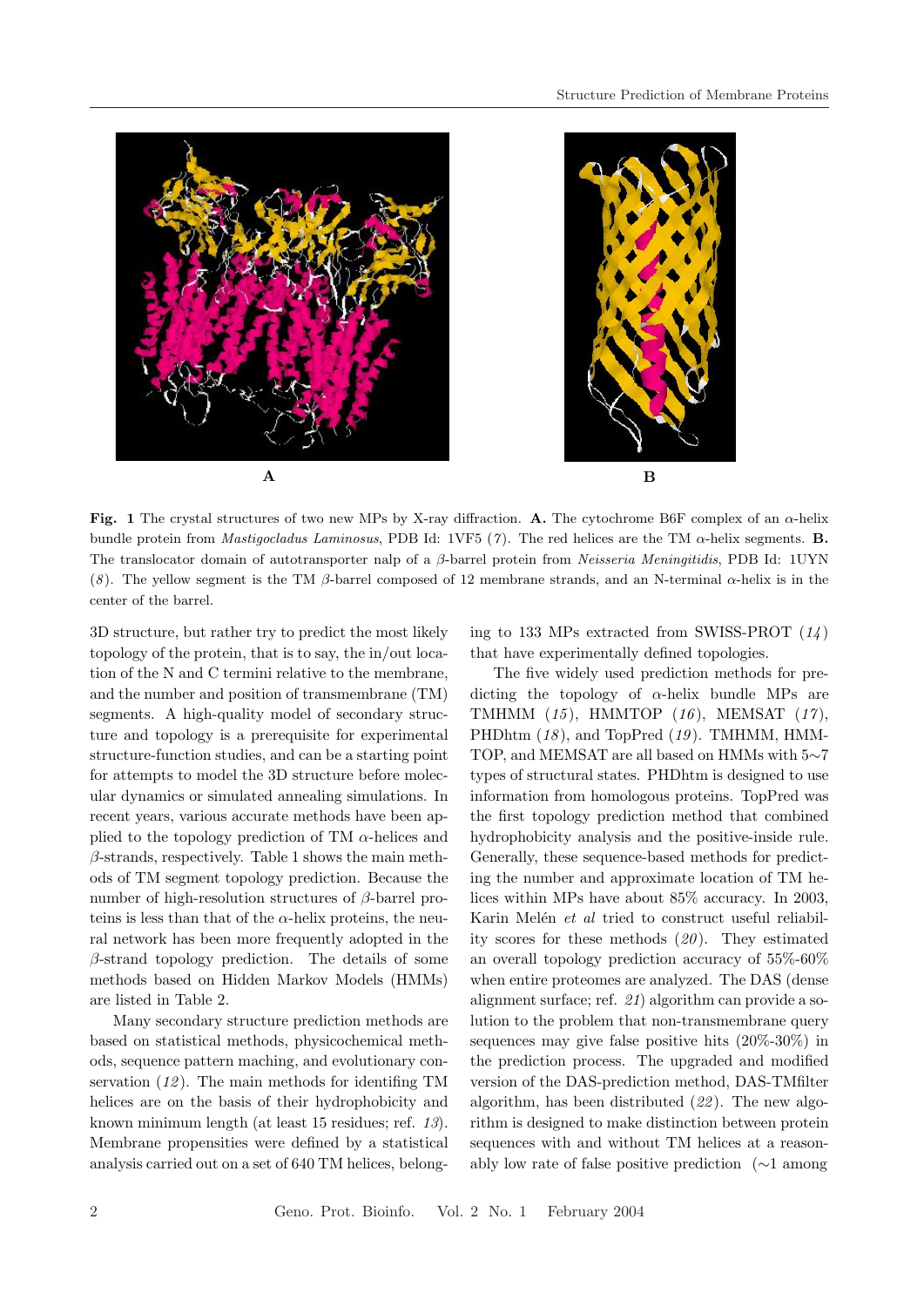| Segment type      | Method        | Approach                     | Self-proclaimed     | Self-proclaimed     |  |
|-------------------|---------------|------------------------------|---------------------|---------------------|--|
|                   |               |                              | accuracy (segments) | accuracy (proteins) |  |
| Transmembrane     | TMHMM         | <b>HMM</b>                   | 97%-98%             | 77%-78%             |  |
| $\alpha$ -helices | <b>HMMTOP</b> | HMM                          | $>98\%$             | 85%                 |  |
|                   | MEMSAT        | HMM                          | 92\%                | 77\%                |  |
|                   | PHDhtm        | homologous &                 | 98%                 | 89%                 |  |
|                   |               | neural network               |                     |                     |  |
|                   | TopPred       | hydrophobicity analysis $\&$ |                     | $96\%$              |  |
|                   |               | positive-inside rule         |                     |                     |  |
|                   | DAS-TMfilter  | dense alignment surface      |                     | 95%                 |  |
|                   | ConPred_elite | consensus approach           |                     | 95\%-98\%           |  |
| Membrane          | Gromiha's     | based on the conformational  |                     | 82\%                |  |
| $\beta$ -strands  |               | parameters and surrounding   |                     |                     |  |
|                   |               | hydrophobicities             |                     |                     |  |
|                   | Diederichs's  | neural network               |                     |                     |  |
|                   | Jacoboni's    | neural network               | 93%                 | 78%                 |  |
|                   | Martelli's    | HMM                          |                     | 84\%                |  |

Table 1 The Main Methods of Transmembrane Segments Topology Prediction

| Table 2 Several Methods Based on Hidden Markov Model |  |  |  |  |  |  |  |  |  |
|------------------------------------------------------|--|--|--|--|--|--|--|--|--|
|------------------------------------------------------|--|--|--|--|--|--|--|--|--|

| Method        | Number of states | Type of states                                                                     |
|---------------|------------------|------------------------------------------------------------------------------------|
| <b>TMHMM</b>  |                  | helix core, helix caps on either side of the membrane, short loop on               |
|               |                  | cytoplasmic side/inside, short and long loop on noncytoplasmic                     |
|               |                  | side/outside, and a globular domain state                                          |
| <b>HMMTOP</b> | 5.               | inside loop, inside helix tail, helix, outside helix tail, and outside loop        |
| MEMSAT        | $\mathcal{L}$    | inside loop, inside helix tail, helix, outside helix tail, and outside loop        |
| Martelli's    | 6                | 2 $\beta$ -strand cores and 1 $\beta$ -strand cap on either side of the membrane;  |
|               |                  | 1 inner loop, 1 outer loop, and 1 globular domain state in the middle of each loop |

100 unrelated queries) while the high efficiency of the original algorithm locating TM segments in queries is preserved (sensitivity of ∼95% among documented proteins with helical TM regions). In 2003, Xia and colleagues presented a new approach, ConPred elite  $(23)$ , that can predict the whole topology with accuracies of 98% for prokaryotic and 95% for eukaryotic proteins as they reported.

Besides the TM helix, another TM segments type is  $\beta$ -barrel, which consists of several TM strands. Unlike  $\alpha$ -helical MPs, there are no simple low-resolution experiments that yield large amounts of data for  $\beta$ barrel MPs. This has constrained the ability to develop prediction methods. All early attempts to predict membrane strands employed the amphipacity and hydrophobicity of β-strands. Unfortunately, membrane strands have no long stretch of consecutive hydrophobic residues. In fact, the overall hydrophobicity for  $\beta$ -barrel MPs is similar to that of soluble proteins  $(13)$ .

Gromiha and colleagues combined amino acid preferences for  $\beta$ -strands with the surrounding hydrophobicity of the respective residues to predict  $\beta$ -strands (24). They reproduced about 82\% of the residues in structure-known membrane regions. Diederichs and colleagues proposed to use a neural network to predict the topology of the bacterial outer membrane  $\beta$ -strand proteins and to locate residues along the axes of the pores  $(25)$ . Jacoboni and colleagues applied a method combining neural networks and dynamic programming to predict the location of membrane strands  $(26)$ . The authors estimated that their system correctly predicted about 93% of all known membrane strands. More recently, Martelli et al developed a sequence-profile-based HMM model that can predict the topology of  $\beta$ -barrel MPs cyclicing with 6 types of states  $(27)$ . They reported that the accuracy of per residue of the model was about 83%.

Lately the following protocol starting from sec-

Geno. Prot. Bioinfo. Vol. 2 No. 1 February 2004 3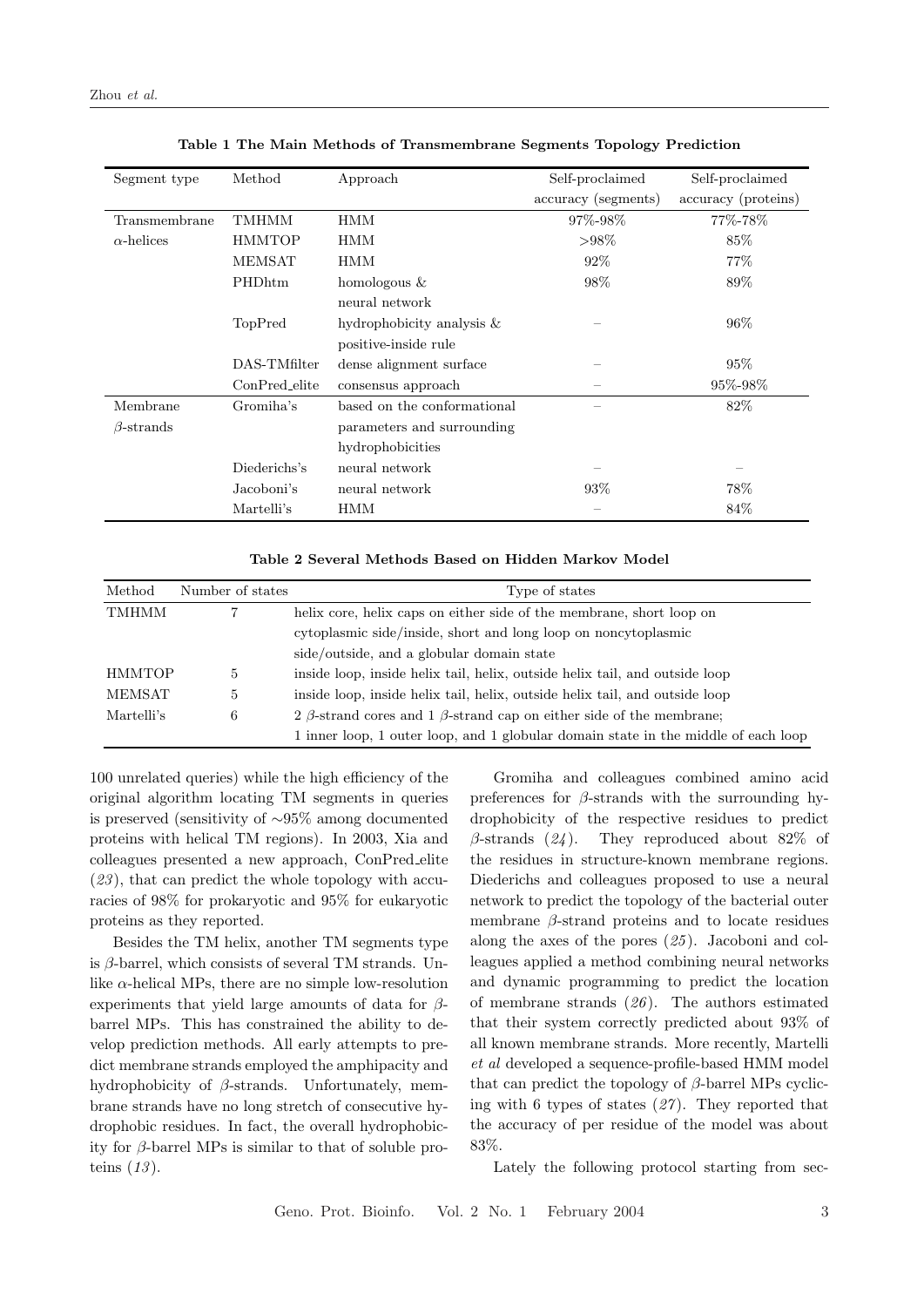ondary structure prediction and TM segments topology prediction are often used. Secondary structure prediction followed by TM segments identification along with prediction of loops connecting the segments, and molecular dynamics or simulated annealing simulations, may be finally used to refine these primal models. During the last refinement step, the protein is often inserted into a water/lipid bilayer/water or a water/n-octane/water environment to take into account the presence of the cell membrane. CHARMM, GROMOS, Amber, and cvffinsight are some widely used force fields in molecular dynamics calculation. The slow dynamics of lipid molecules in the bilayer might bring the difficulties in equilibrating the system (28 ).

## The Direct Prediction of Whole 3D Structures

For globular proteins, the major successful methods for structure prediction include homology modeling, threading, and ab initio folding. Along with lucubrating the mechanism of MP folding and increasing the number of high-resolution MP structures, these methods will been applied to the direct prediction of whole MP 3D structures.

The question of how the controlled integration of an MP into the lipid bilayer takes place is still not fully worked out, and there are certainly aspects of MP structures that will probably not be fully appreciated until this step has been accomplished. Some pursuers educed the viewpoint that the prediction of MP structures from amino acid sequences was, in large measure, a problem of physicochemistry (29 ). Physical influences that shape MP structures include interactions of the polypeptide chains with water, bilayer hydrocarbon core, bilayer interfaces, and cofactors. Studies on the mechanism of insertion and folding of MPs into membranes are relatively rare and have been mostly performed with two model proteins: bacteriorhodopsin (BR; ref. 30) of Halobium salinarium and outer MP A (OmpA; ref. 31) of Escherichia coli. While BR is a representative  $\alpha$ -helical bundle protein, OmpA belongs to the class of  $\beta$ -barrel protein.

Homology modeling constructs structures (targets) that are homologous to other protein(s) whose 3D structure is known (templates). It bases mainly on the conservation of protein folds rather than primary sequences homology. Because few high-resolution MP 3D structures are available to be used as templates,

and the modeling can be unreliable when the sequence identity between the template and target proteins falls below 20%-30%, the applicability of homology modeling is limited. The same difficulties must been envisaged for threading methods.

In 2003, an *ab initio* method was presented  $(32)$ , whose knowledge-based technique added a membrane potential to the energy terms (pairwise, solvation, steric, and hydrogen bonding). The method is based on the assembly of supersecondary structural fragments taken from a library of highly resolved protein structures using a standard simulated annealing algorithm. Results obtained by applying the method to small MPs of known 3D structures showed that the method is able to predict, at a reasonable accurate level, both the helix topology and the conformations of these proteins.

### Conclusion

The structure prediction of membrane proteins still remains an interesting scientific problem. Because of the physical difference between MPs and GPs (globular proteins), more efforts have been put upon TM segment topology prediction for MPs. Current segment accuracy of reported algorithms are pretty high (above 90%), while the overall accuracy are still around 50%-60%, which gives birth to hand-raising methods to combine the reports from several other algorithms. The lack of both high-resolution and lowresolution experimental data of MP structures makes the algorithm development and their evaluation difficult, but the fact that most MP sequences are used as space blocks to get through the membrane bilayer that has predefined thickness makes the structure prediction of MPs simple on functional aspects. New algorithms will emerge and reported algorithms will be refined to give a better answer to this problem.

### References

- 1. White, S.H. and Wimley, W.C. 1999. Membrane protein folding and stability: physical principles. Annu. Rev. Biophys. Biomol. Struct. 28: 319-365.
- 2. Drews, J. 2000. Drug discovery: a historical perspective. Science 287: 1960-1964.
- 3. Berman, H.M., et al. 2000. The protein data bank. Nucleic Acids Res. 28: 235-242.
- 4. Caffrey, M. 2003. Membrane protein crystallization. J. Struct. Biol. 142: 108-132.